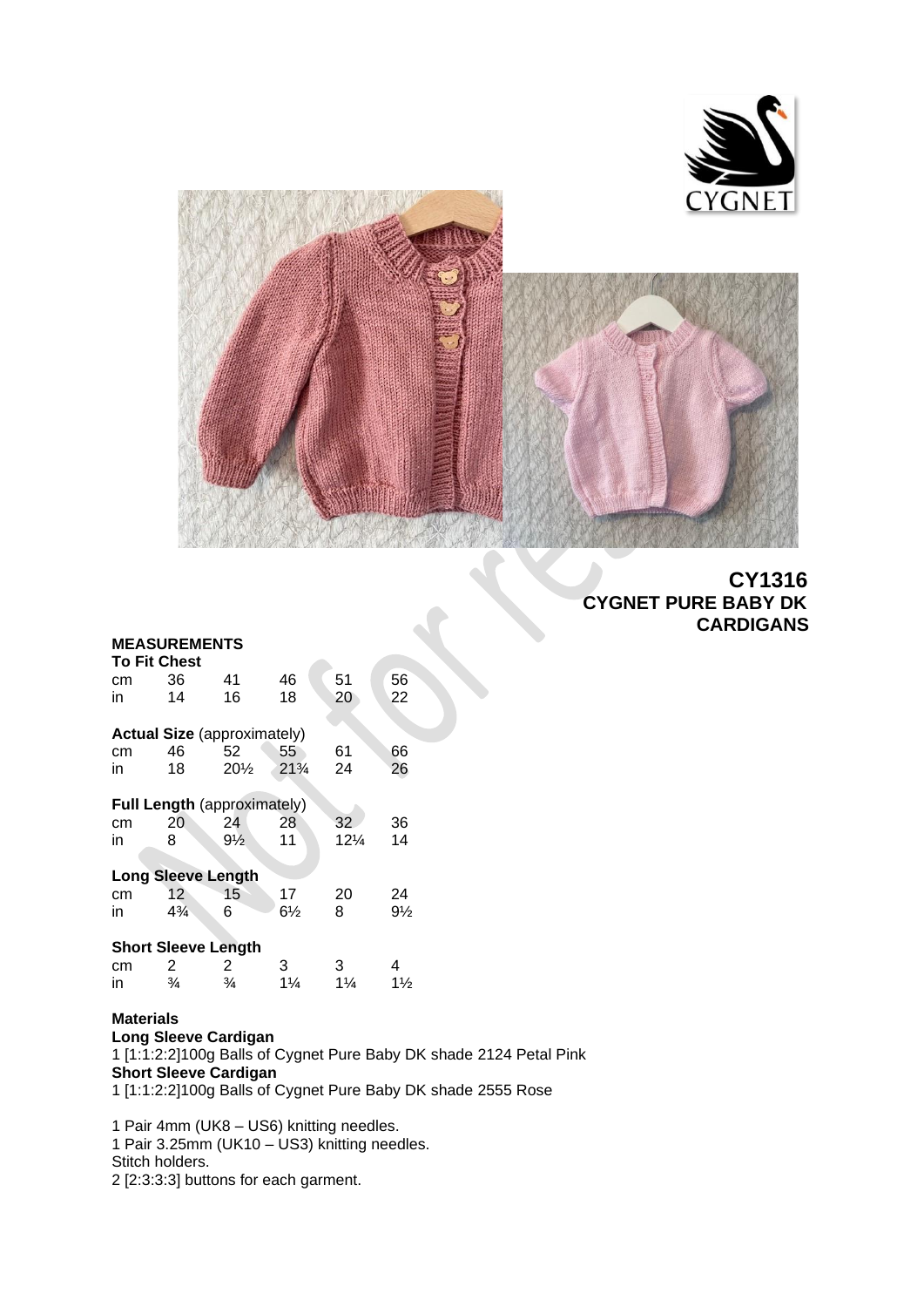#### **Tension**

22sts and 28 rows to 10cm, 4in, over stocking stitch **using 4mm needles**, or the size required to give the correct tension.

It is important to check your tension before commencing the garment, therefore knit a tension square. If there are less sts to 10cm, 4in, than number stated, change to finer needles. If there are more sts to 10cm, 4in, than number stated, change to larger needles. **It is essential to work to the tension stated.**

## **Abbreviations**

**alt** - alternate **beg** - beginning **cm** - centimetres **cont** - continue **dec** - decrease(ing) **foll** - following **in** - inch(es) **inc** -increase(ing) **K** - Knit **mm** - millimetres **P** - Purl **patt** – pattern **psso** – pass slipped stitch over **rem** remain(ing) **rep** - repeat **rs** - right side **s1** – slip one stitch knitways **st(s) -** stitch(es) **tbl** - through back of loop **tog** – together **ws -** wrong side.

#### **SPECIAL ABBREVIATIONS**

**1x1 Rib. 1st Row: \***K1, P1, rep from \* to last st, K1. 2nd Row: P1,  $*K1$ , P1, rep from  $*$  to end. Rep 1st and 2nd rows.

#### **St-St. Stocking Stitch.**

**1st Row:** Knit. 2nd Row: Purl. Rep 1st and 2nd rows.

#### **LEFT FRONT**

**Using 3.25mm needles** cast on 28 [30:32:36:40]sts.

**1st Row (rs): Side Edge.** \*K1, P1, rep from \* end.

Last row sets 1x1 rib, work 6 [8:8:8:10] rows more.

**Next Row (ws): Front Edge.** P3 [2:3:5:4], P2tog, (P3 [6:6:4:4], P2tog) 4 [3:3:4:5] times, P3 [2:3:5:4]. 23 [26:28:31:34]sts.

**Change to 4mm needles** and commencing with a knit row working in st-st (throughout) cont until Left Front measures 11 [14:17:20:23]cm, ending with a ws row.

Place a **marker** at Front Edge of last row.

**Shape Armhole.**

**Next Row:** Cast off 4 [5:5:5:6]sts, knit to end. 19 [21:23:26:28]sts.

**Next Row: Purl.** 

**Next Row:** K2, s1, K1, psso, knit to end.

**Next Row:** Purl to last 4sts, P2togtbl, P2. 17 [19:21:24:26]sts.

**Next Row:** K2, s1, K1, psso, knit to end. 16 [18:20:23:25]sts.

**Next Row:** Purl.

Rep last 2 rows 3 [3:3:4:4] times more. 13 [15:17:19:21]sts.

Work 0 [0:2:2:2] rows without shaping.

**Shape Neck.**

**Next Row:** Knit to last 2 [2:3:4:4]sts, slip these 2 [2:3:4:4]sts onto a stitch holder for Neckband. 11 [13:14:15:17]sts.

**Next Row (ws): Neck Edge.** P2, P2tog, purl to end. 10 [12:13:14:16]sts.

**Next Row:** Knit to last 4sts, K2tog, K2. 9 [11:12:13:15]sts.

**Next Row: Purl.** 

Rep last 2 rows 2 [3:3:3:4] times more. 7 [8:9:10:11]sts. Work 6 [6:6:8:8] rows without shaping.

Cast off.

## **RIGHT FRONT**

**Using 3.25mm needles** cast on 28 [30:32:36:40]sts. **1st Row (rs): Front Edge.** \*P1, K1, rep from \* end. Last row sets 1x1 rib, work 6 [8:8:8:10] rows more. **Next Row (ws): Side Edge.** P3 [2:3:5:4], P2tog, (P3 [6:6:4:4], P2tog) 4 [3:3:4:5] times, P3 [2:3:5:4]. 23 [26:28:31:34]sts.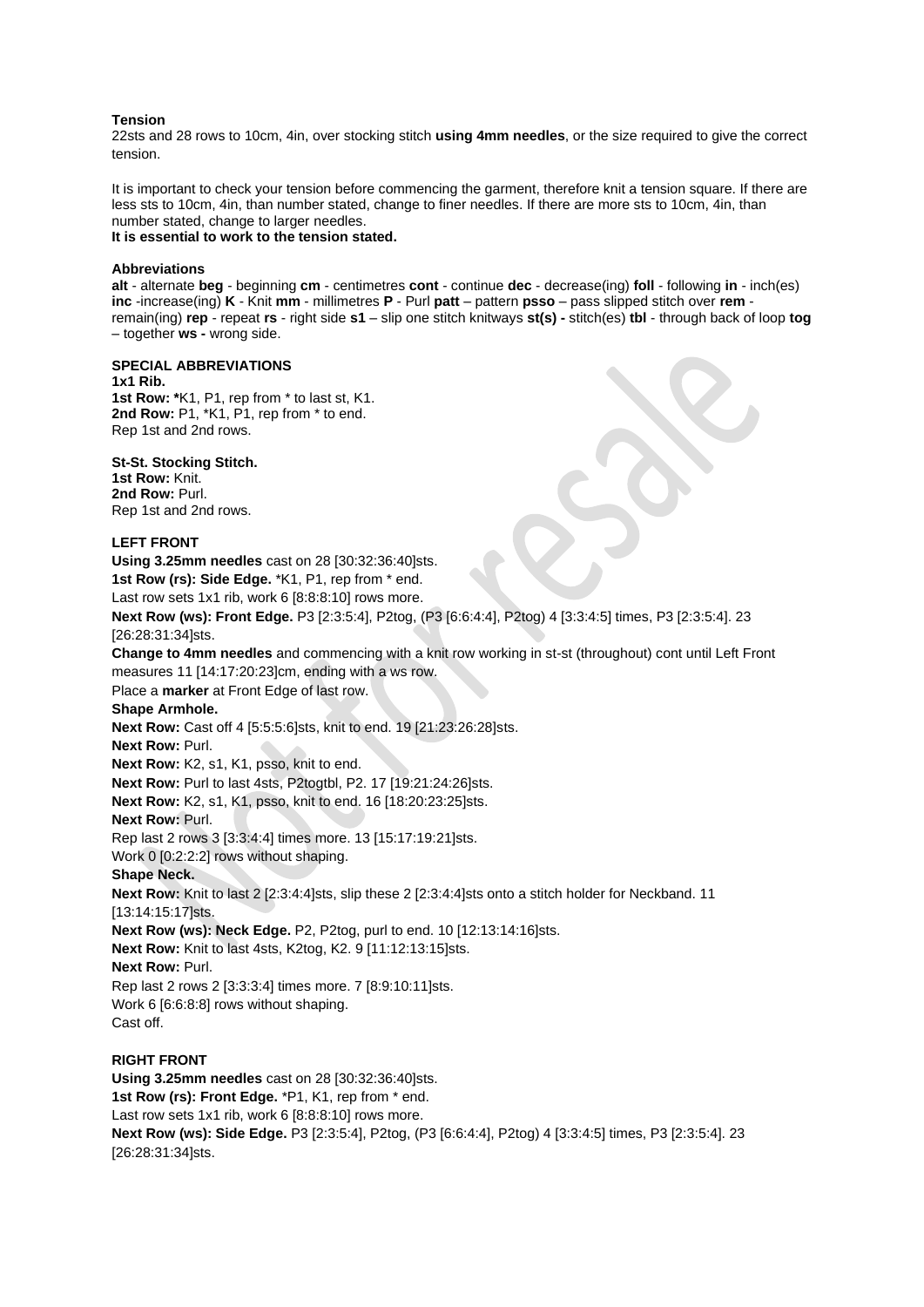**Change to 4mm needles** and commencing with a knit row working in st-st (throughout) cont until Right Front measures 11 [14:17:20:23]cm, ending with a ws row.

Place a **marker** at Front Edge of last row.

**Next Row:** Knit.

**Shape Armhole.**

**Next Row:** Cast off 4 [5:5:5:6]sts, purl to end. 19 [21:23:26:28]sts.

**Next Row:** Knit to last 4sts, K2tog, K2.

**Next Row:** P2, P2tog, purl to end. 17 [19:21:24:26]sts.

**Next Row:** Knit to last 4sts, K2tog, K2. 16 [18:20:23:25]sts.

**Next Row: Purl.** 

Rep last 2 rows 3 [3:3:4:4] times more. 13 [15:17:19:21]sts.

Work 0 [0:2:2:2] rows without shaping.

**Shape Neck.**

**Next Row:** Knit and slip 2 [2:3:4:4]sts onto a stitch holder for Neckband. 11 [13:14:15:17]sts.

**Next Row (ws):** Purl to last 4sts, P2togtbl, P2. **Neck Edge.** 10 [12:13:14:16]sts.

**Next Row:** K2, s1, K1, psso, knit to end. 9 [11:12:13:15]sts.

**Next Row: Purl.** 

Rep last 2 rows 2 [3:3:3:4] times more. 7 [8:9:10:11]sts.

Work 6 [6:6:8:8] rows without shaping.

Cast off.

## **BACK**

**Using 3.25mm needles** cast on 59 [65:71:77:83]sts and work 7 [9:9:9:11] rows in 1x1 rib. **Next Row (ws):** P4 [7:3:6:4], P2tog, (P5 [5:5:5:6], P2tog) 7 [7:9:9:9] times, P4 [7:3:6:5]. 51 [57:61:67:73]sts. **Change to 4mm needles** and commencing with a knit row working in st-st (throughout) cont until Back measures 11 [14:17:20:23]cm, ending with a ws row.

## **Shape Armholes.**

Cast off 4 [5:5:5:6]sts at beg of next 2 rows. 43 [47:51:57:61]sts. **Next Row:** K2, s1, K1, psso, knit to last 4sts, K2tog, K2. **Next Row:** P2, P2tog, purl to last 4sts, P2togtbl, P2. 39 [43:47:53:57]sts. **Next Row:** K2, s1, K1, psso, knit to last 4sts, K2tog, K2. 37 [41:45:51:55]sts. **Next Row: Purl.** Rep last 2 rows 3 [3:3:4:4] times more. 31 [35:39:43:47]sts. Work 8 [10:12:14:16] rows without shaping. **Shape Back Neck. Next Row:** K11 [12:13:14:15], turn, leave rem 20 [23:26:29:32]sts on needle. Working on these 11 [12:13:14:15]sts **only** proceed as follows:- **Next Row (ws): Neck edge.** P2, P2tog, purl to end. 10 [11:12:13:14]sts. **Next Row:** Knit to last 4sts, K2tog, K2. 9 [10:11:12:13]sts. Rep last 2 rows once more. 7 [8:9:10:11]sts. **Next Row: Purl.** Cast off. With rs facing, rejoin yarn to rem 20 [23:26:29:32]sts, cast off first 9 [11:13:15:17]sts and knit to end. 11 [12:13:14:15]sts. **Next Row (ws):** Purl to last 4sts, P2togtbl, P2. **Neck Edge.** 10 [11:12:13:14]sts. **Next Row:** K2, s1, K1, psso, knit to end. 9 [10:11:12:13]sts. Rep last 2 rows once more. 7 [8:9:10:11]sts. **Next Row: Purl.** Cast off.

## **LONG SLEEVES (Both Alike)**

**Using 3.25mm needles** cast on 33 [35:37:39:41]sts and work 7 [9:9:9:11] rows in 1x1 rib. **Next Row:** Rib 3 [4:2:3:4], rib2tog, (rib 3 [3:4:4:4], rib2tog) 5 times, rib 3 [4:3:4:5]. 27 [29:31:33:35]sts. **Change to 4mm needles** and commencing with a knit row working in st-st (throughout) work 15 [21:27:33:39] rows inc 1 st at each end of 3rd and every foll 6th row. 33 [37:41:45:49]sts. Cont without shaping until Sleeve measure 12 [15:17:20:24]cm, ending with a ws row. **\*\*Shape Sleeve Top.** Cast off 4 [5:5:5:6]sts at beg of next 2 rows. 25 [27:31:35:37]sts.